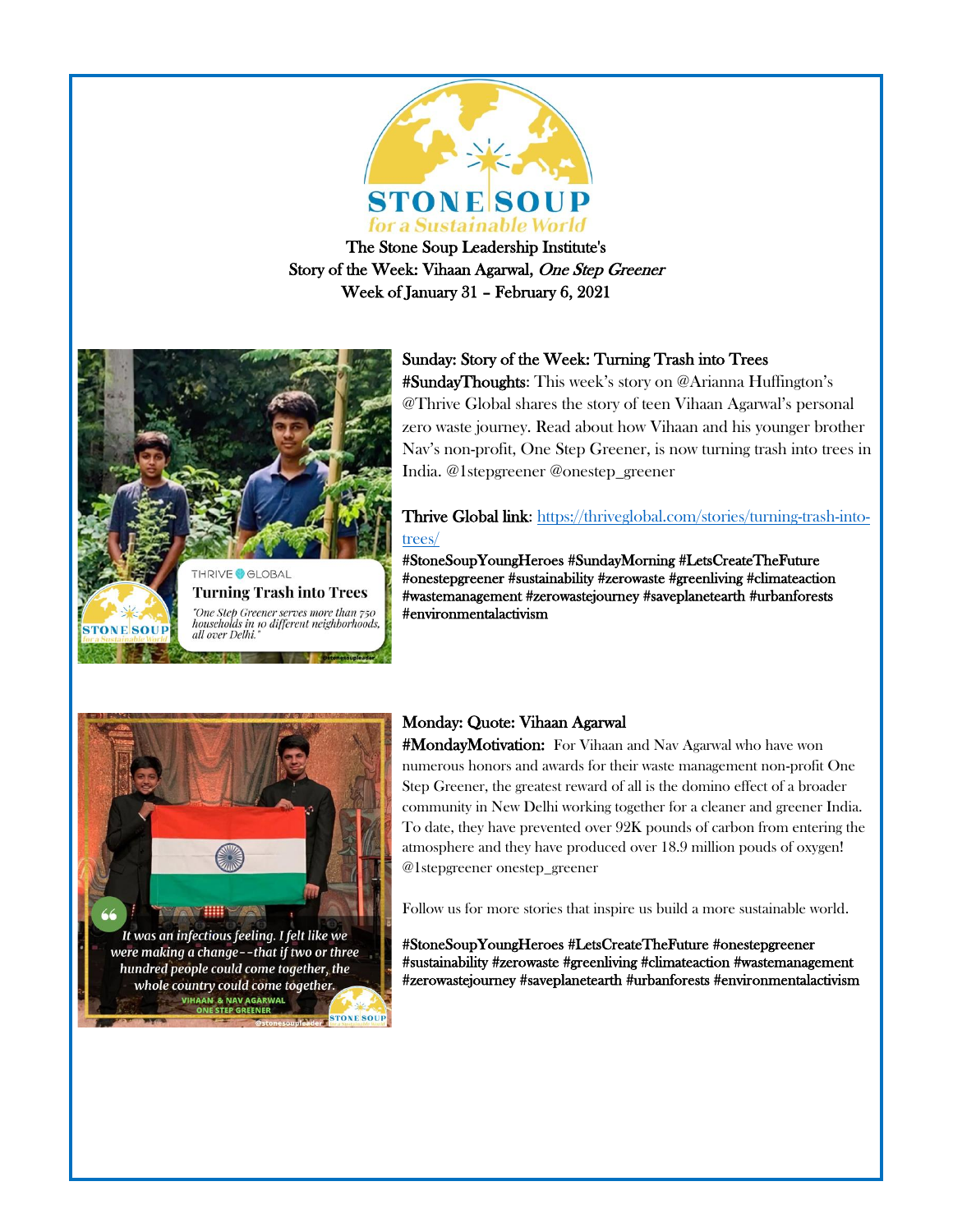

## Tuesday: Hero Report: Vihaan Agrawal, One Step Greener

The polluted air in Delhi affected Vihaan Agarwal's asthma so he couldn't go outside to play with his friends. Watch this short video to see how Vihaan and Nav Agrawal, started their #NGO One Step Greener to do whatever they could to reduce the pollution crisis in India. Now, they're on a mission to green our planet.

Hero Report video:<https://www.youtube.com/watch?v=2R-MvjcZWSk&t> #StoneSoupYoungHeroes [#LetsCreateTheFuture](https://www.facebook.com/hashtag/letscreatethefuture?__eep__=6&__cft__%5b0%5d=AZUWFIO4ML4-H35lZrxBp_DQMmOlE9zjP5kA3c_A3LznWR_DZkCYVby4cNCexgDGMJ43iqE_SOMzpqPuD5ZY32lCgr8Ds2ll63HjhjEtqrsvNBXtETJzc1hj4bz8KX63seNGsnmg6vL0vcUeXBqsa6jsKZmOshzzO0-Wa2JfD3edl-o-2DvBnrfJVmS9hFH420Y&__tn__=*NK-R) [#onestepgreener](https://www.facebook.com/hashtag/onestepgreener?__eep__=6&__cft__%5b0%5d=AZVnUT09ODefCkxAH5Sg83EgonRXxFoTYf1LIyCgRCKst9r32M_8GekpUeoIq_smZZVndev-6omGoXAZcJmYDx0AyLqSQrVmIEJNa-VlqgPIEiSTdB_d6lJyminWqHWH3tQbAARLxQDRzi2Ajvi-3l3h&__tn__=*NK-R)  [#sustainability](https://www.facebook.com/hashtag/sustainability?__eep__=6&__cft__%5b0%5d=AZXyeEpDU5kR045qBdRwN53lO7ldLouC2l3e-IEUTHFcFDtbWAmzK0gqpfalCAeatvvG4wXQTkTRXyie4l6i_nibPYX89GiZVZNafnOd0GaHU_8nEkfhwCqaW4AYxXudGqiCIfLaEjAswznhxWrz7Gw3&__tn__=*NK-R) [#zerowaste](https://www.facebook.com/hashtag/zerowaste?__eep__=6&__cft__%5b0%5d=AZVsmSTLD4pfqZc8rEVAFlUX3lo3t0TgS5xLzfQXrmWvxDMH6nPGteTcNFrKek6MSanAKM8dfP6adL1k0NgR58GuRqvuxWnltoi2riZgkXIP_dGEVyGhGr4ntuiEOwOFRo47HoE0LK1H2Vm0pJ-YeQRx&__tn__=*NK-R) [#greenliving](https://www.facebook.com/hashtag/greenliving?__eep__=6&__cft__%5b0%5d=AZVsmSTLD4pfqZc8rEVAFlUX3lo3t0TgS5xLzfQXrmWvxDMH6nPGteTcNFrKek6MSanAKM8dfP6adL1k0NgR58GuRqvuxWnltoi2riZgkXIP_dGEVyGhGr4ntuiEOwOFRo47HoE0LK1H2Vm0pJ-YeQRx&__tn__=*NK-R) #climateaction [#wastemanagement](https://www.facebook.com/hashtag/wastemanagement?__eep__=6&__cft__%5b0%5d=AZXcy_tQs0D8ljXx9SIpKkP7nQEsj8J_bwczdu6OwupU8yhKxXo7772fv4o07Q75xG_Qh4HudeKjoH2Uvk-AwdhBc5f3a6uQ7Kd3ptWRRaj97WWIGe-pXp3_cdQ_HwnUReqMdeiMSS-5qiGOVaZjKDEWRGDZOORmO1dPyKaQ6USJXA&__tn__=*NK-R)  [#zerowastejourney](https://www.facebook.com/hashtag/zerowastejourney?__eep__=6&__cft__%5b0%5d=AZVsmSTLD4pfqZc8rEVAFlUX3lo3t0TgS5xLzfQXrmWvxDMH6nPGteTcNFrKek6MSanAKM8dfP6adL1k0NgR58GuRqvuxWnltoi2riZgkXIP_dGEVyGhGr4ntuiEOwOFRo47HoE0LK1H2Vm0pJ-YeQRx&__tn__=*NK-R) [#saveplanetearth](https://www.facebook.com/hashtag/saveplanetearth?__eep__=6&__cft__%5b0%5d=AZXyeEpDU5kR045qBdRwN53lO7ldLouC2l3e-IEUTHFcFDtbWAmzK0gqpfalCAeatvvG4wXQTkTRXyie4l6i_nibPYX89GiZVZNafnOd0GaHU_8nEkfhwCqaW4AYxXudGqiCIfLaEjAswznhxWrz7Gw3&__tn__=*NK-R) #urbanforests #environmentalactivism



### Wednesday: Honor Roll: One Step Greener

#CalltoAction: The path to a cleaner and greener world starts with you and it's easy!

Vihaan and Nav have just launched their campaign: 7 challenges to help save the planet. #OneStepGreener. #StandUpForNature.

Learn more about the smart ways non-profit One Step Greener is fighting pollution by recycling waste and planting urban forests: [www.onestepgreener.org](http://www.onestepgreener.org/)

#StoneSoupYoungHeroe[s #LetsCreateTheFuture](https://www.facebook.com/hashtag/letscreatethefuture?__eep__=6&__cft__%5b0%5d=AZUWFIO4ML4-H35lZrxBp_DQMmOlE9zjP5kA3c_A3LznWR_DZkCYVby4cNCexgDGMJ43iqE_SOMzpqPuD5ZY32lCgr8Ds2ll63HjhjEtqrsvNBXtETJzc1hj4bz8KX63seNGsnmg6vL0vcUeXBqsa6jsKZmOshzzO0-Wa2JfD3edl-o-2DvBnrfJVmS9hFH420Y&__tn__=*NK-R) [#onestepgreener](https://www.facebook.com/hashtag/onestepgreener?__eep__=6&__cft__%5b0%5d=AZVnUT09ODefCkxAH5Sg83EgonRXxFoTYf1LIyCgRCKst9r32M_8GekpUeoIq_smZZVndev-6omGoXAZcJmYDx0AyLqSQrVmIEJNa-VlqgPIEiSTdB_d6lJyminWqHWH3tQbAARLxQDRzi2Ajvi-3l3h&__tn__=*NK-R)  [#sustainability](https://www.facebook.com/hashtag/sustainability?__eep__=6&__cft__%5b0%5d=AZXyeEpDU5kR045qBdRwN53lO7ldLouC2l3e-IEUTHFcFDtbWAmzK0gqpfalCAeatvvG4wXQTkTRXyie4l6i_nibPYX89GiZVZNafnOd0GaHU_8nEkfhwCqaW4AYxXudGqiCIfLaEjAswznhxWrz7Gw3&__tn__=*NK-R) [#zerowaste](https://www.facebook.com/hashtag/zerowaste?__eep__=6&__cft__%5b0%5d=AZVsmSTLD4pfqZc8rEVAFlUX3lo3t0TgS5xLzfQXrmWvxDMH6nPGteTcNFrKek6MSanAKM8dfP6adL1k0NgR58GuRqvuxWnltoi2riZgkXIP_dGEVyGhGr4ntuiEOwOFRo47HoE0LK1H2Vm0pJ-YeQRx&__tn__=*NK-R) [#greenliving](https://www.facebook.com/hashtag/greenliving?__eep__=6&__cft__%5b0%5d=AZVsmSTLD4pfqZc8rEVAFlUX3lo3t0TgS5xLzfQXrmWvxDMH6nPGteTcNFrKek6MSanAKM8dfP6adL1k0NgR58GuRqvuxWnltoi2riZgkXIP_dGEVyGhGr4ntuiEOwOFRo47HoE0LK1H2Vm0pJ-YeQRx&__tn__=*NK-R) #climateaction [#wastemanagement](https://www.facebook.com/hashtag/wastemanagement?__eep__=6&__cft__%5b0%5d=AZXcy_tQs0D8ljXx9SIpKkP7nQEsj8J_bwczdu6OwupU8yhKxXo7772fv4o07Q75xG_Qh4HudeKjoH2Uvk-AwdhBc5f3a6uQ7Kd3ptWRRaj97WWIGe-pXp3_cdQ_HwnUReqMdeiMSS-5qiGOVaZjKDEWRGDZOORmO1dPyKaQ6USJXA&__tn__=*NK-R)  [#zerowastejourney](https://www.facebook.com/hashtag/zerowastejourney?__eep__=6&__cft__%5b0%5d=AZVsmSTLD4pfqZc8rEVAFlUX3lo3t0TgS5xLzfQXrmWvxDMH6nPGteTcNFrKek6MSanAKM8dfP6adL1k0NgR58GuRqvuxWnltoi2riZgkXIP_dGEVyGhGr4ntuiEOwOFRo47HoE0LK1H2Vm0pJ-YeQRx&__tn__=*NK-R) [#saveplanetearth](https://www.facebook.com/hashtag/saveplanetearth?__eep__=6&__cft__%5b0%5d=AZXyeEpDU5kR045qBdRwN53lO7ldLouC2l3e-IEUTHFcFDtbWAmzK0gqpfalCAeatvvG4wXQTkTRXyie4l6i_nibPYX89GiZVZNafnOd0GaHU_8nEkfhwCqaW4AYxXudGqiCIfLaEjAswznhxWrz7Gw3&__tn__=*NK-R) #urbanforests #environmentalactivism



Young Heroes Fund

Support young people on the front lines of climate change social, economic, environmental justice to engage millions of people to rebuild the planet. https://bit.ly/3p0yCBM

## Thursday: Young Heroes Fund Video

Watch this video to be inspired by these young leaders in our forthcoming book, Stone Soup for a Sustainable World: Life-Changing Stories of Young Heroes. Demi Weitz, RW Quarantunes, and Tiara Ganegama invite you to support their work for climate, social, and economic justice.

Demi Weitz, RW Quarantunes, USA (@demiweitz, @rwquarantunes) Tiara Ganegama, Youth Force, Sri Lanka [@YouthForce\\_2019](https://www.instagram.com/YouthForce_2019/) Leila Nda, Maison Shalom, Burundi @leila.nda Iris Zhan, Fridays for Future Digital, USA [@iris4action](https://www.instagram.com/iris4action/) Hafsat Abiola-Costello, KIND, Nigeria @hafsatkind

#### <https://youtu.be/8Dz9MdSBoc8>

Please join us in support of the work that they do to build a more sustainable world. Your support makes all the difference!

#StoneSoupYoungHeroe[s #LetsCreateTheFuture](https://www.facebook.com/hashtag/letscreatethefuture?__eep__=6&__cft__%5b0%5d=AZUWFIO4ML4-H35lZrxBp_DQMmOlE9zjP5kA3c_A3LznWR_DZkCYVby4cNCexgDGMJ43iqE_SOMzpqPuD5ZY32lCgr8Ds2ll63HjhjEtqrsvNBXtETJzc1hj4bz8KX63seNGsnmg6vL0vcUeXBqsa6jsKZmOshzzO0-Wa2JfD3edl-o-2DvBnrfJVmS9hFH420Y&__tn__=*NK-R) [#onestepgreener](https://www.facebook.com/hashtag/onestepgreener?__eep__=6&__cft__%5b0%5d=AZVnUT09ODefCkxAH5Sg83EgonRXxFoTYf1LIyCgRCKst9r32M_8GekpUeoIq_smZZVndev-6omGoXAZcJmYDx0AyLqSQrVmIEJNa-VlqgPIEiSTdB_d6lJyminWqHWH3tQbAARLxQDRzi2Ajvi-3l3h&__tn__=*NK-R)  [#sustainability](https://www.facebook.com/hashtag/sustainability?__eep__=6&__cft__%5b0%5d=AZXyeEpDU5kR045qBdRwN53lO7ldLouC2l3e-IEUTHFcFDtbWAmzK0gqpfalCAeatvvG4wXQTkTRXyie4l6i_nibPYX89GiZVZNafnOd0GaHU_8nEkfhwCqaW4AYxXudGqiCIfLaEjAswznhxWrz7Gw3&__tn__=*NK-R) [#zerowaste](https://www.facebook.com/hashtag/zerowaste?__eep__=6&__cft__%5b0%5d=AZVsmSTLD4pfqZc8rEVAFlUX3lo3t0TgS5xLzfQXrmWvxDMH6nPGteTcNFrKek6MSanAKM8dfP6adL1k0NgR58GuRqvuxWnltoi2riZgkXIP_dGEVyGhGr4ntuiEOwOFRo47HoE0LK1H2Vm0pJ-YeQRx&__tn__=*NK-R) [#greenliving](https://www.facebook.com/hashtag/greenliving?__eep__=6&__cft__%5b0%5d=AZVsmSTLD4pfqZc8rEVAFlUX3lo3t0TgS5xLzfQXrmWvxDMH6nPGteTcNFrKek6MSanAKM8dfP6adL1k0NgR58GuRqvuxWnltoi2riZgkXIP_dGEVyGhGr4ntuiEOwOFRo47HoE0LK1H2Vm0pJ-YeQRx&__tn__=*NK-R) #climateaction [#wastemanagement](https://www.facebook.com/hashtag/wastemanagement?__eep__=6&__cft__%5b0%5d=AZXcy_tQs0D8ljXx9SIpKkP7nQEsj8J_bwczdu6OwupU8yhKxXo7772fv4o07Q75xG_Qh4HudeKjoH2Uvk-AwdhBc5f3a6uQ7Kd3ptWRRaj97WWIGe-pXp3_cdQ_HwnUReqMdeiMSS-5qiGOVaZjKDEWRGDZOORmO1dPyKaQ6USJXA&__tn__=*NK-R)  [#zerowastejourney](https://www.facebook.com/hashtag/zerowastejourney?__eep__=6&__cft__%5b0%5d=AZVsmSTLD4pfqZc8rEVAFlUX3lo3t0TgS5xLzfQXrmWvxDMH6nPGteTcNFrKek6MSanAKM8dfP6adL1k0NgR58GuRqvuxWnltoi2riZgkXIP_dGEVyGhGr4ntuiEOwOFRo47HoE0LK1H2Vm0pJ-YeQRx&__tn__=*NK-R) [#saveplanetearth](https://www.facebook.com/hashtag/saveplanetearth?__eep__=6&__cft__%5b0%5d=AZXyeEpDU5kR045qBdRwN53lO7ldLouC2l3e-IEUTHFcFDtbWAmzK0gqpfalCAeatvvG4wXQTkTRXyie4l6i_nibPYX89GiZVZNafnOd0GaHU_8nEkfhwCqaW4AYxXudGqiCIfLaEjAswznhxWrz7Gw3&__tn__=*NK-R) #urbanforests #environmentalactivism